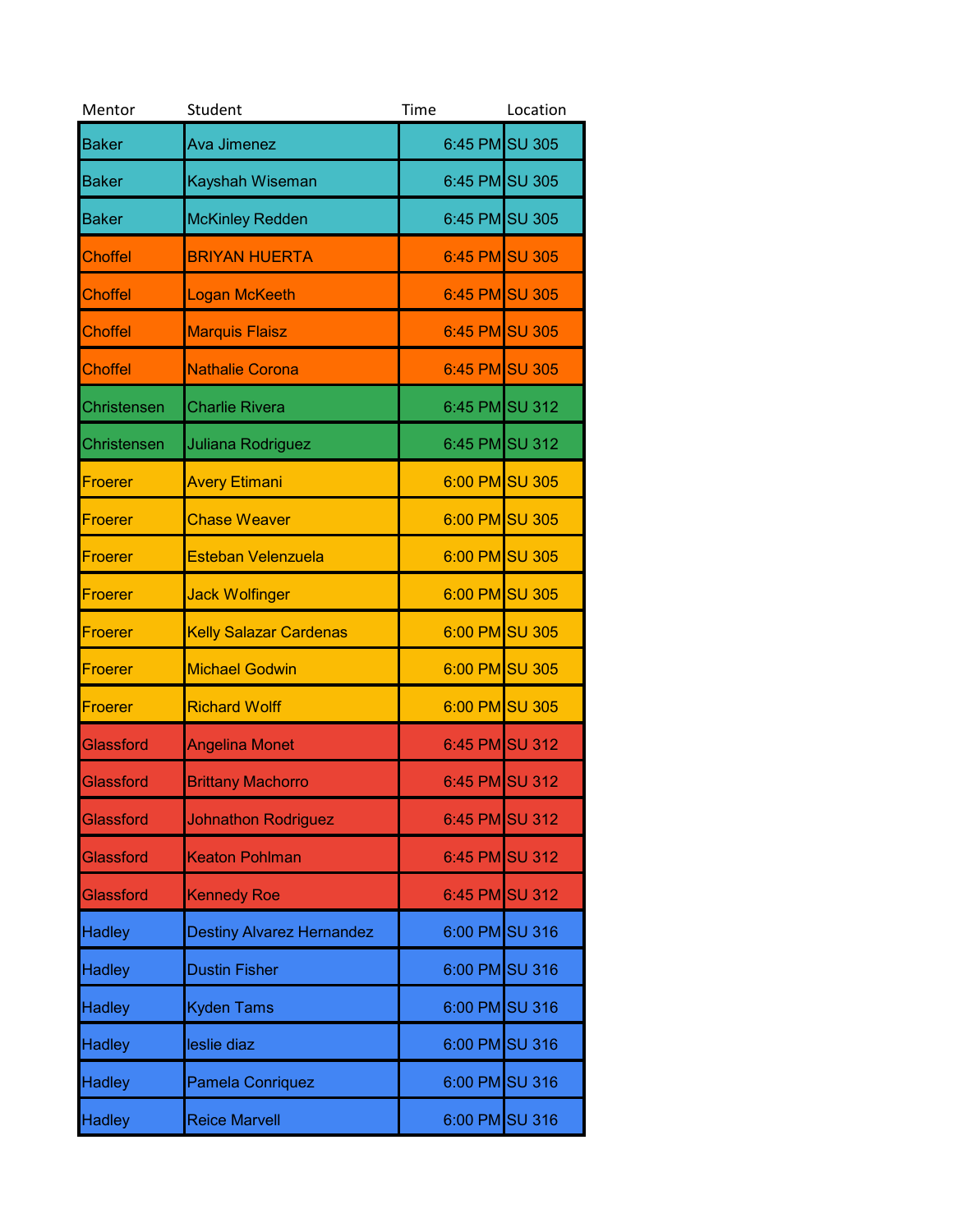| <b>Harris</b> | <b>Jane Christensen</b>       | 6:45 PM SU 316 |  |
|---------------|-------------------------------|----------------|--|
| <b>Harris</b> | <b>Olivia Karren</b>          | 6:45 PM SU 316 |  |
| <b>Harris</b> | <b>Chloe Sparrow</b>          | 6:00 PM SU 320 |  |
| J Kitamura    | <b>Ethan Sarchenko</b>        | 6:00 PM SU 316 |  |
| J Long        | <b>Anna-Grace Wheelwright</b> | 6:45 PM SU 316 |  |
| J Long        | <b>Gracie Haun</b>            | 6:45 PM SU 316 |  |
| J Long        | <b>Isaac Robrecht</b>         | 6:45 PM SU 316 |  |
| J Long        | <b>Jaren Wimmer</b>           | 6:45 PM SU 316 |  |
| J Long        | Joyele Konieczny              | 6:45 PM SU 316 |  |
| J Long        | <b>Yugene Lee</b>             | 6:45 PM SU 316 |  |
| Kitamura      | <b>Hunter Satterthwaite</b>   | 6:00 PM SU 312 |  |
| Kitamura      | <b>Jeffrey Amann</b>          | 6:00 PM SU 312 |  |
| L Long        | <b>Aspen Corsaire</b>         | 6:00 PM SU 320 |  |
| L Long        | Gavin Pacheco                 | 6:00 PM SU 320 |  |
| L Long        | <b>Lyndlee Martin</b>         | 6:00 PM SU 320 |  |
| Maltby        | <b>Andrew Tiberus</b>         | 6:00 PM SU 320 |  |
| <b>Maltby</b> | <b>Faith Summers</b>          | 6:00 PM SU 320 |  |
| <b>Maltby</b> | <b>Mayleen Murillo</b>        | 6:00 PM SU 320 |  |
| Montgomery    | Asa Hart                      | 6:45 PM SU 320 |  |
| Montgomery    | <b>Hailey Knavel</b>          | 6:45 PM SU 320 |  |
| Montgomery    | Spencer McFadden              | 6:45 PM SU 320 |  |
| Perry         | Abigail Anson                 | 6:00 PM SU 301 |  |
| Perry         | <b>Connor Singleton</b>       | 6:00 PM SU 301 |  |
| Perry         | Jonathan Clegg                | 6:00 PM SU 301 |  |
| Perry         | Macey Lare                    | 6:00 PM SU 301 |  |
| Perry         | <b>Max Trickett</b>           | 6:00 PM SU 301 |  |
| Perry         | <b>Thomas Larsen</b>          | 6:00 PM SU 301 |  |
| Phoung        | <b>Crystal Higgs</b>          | 6:45 PM SU 301 |  |